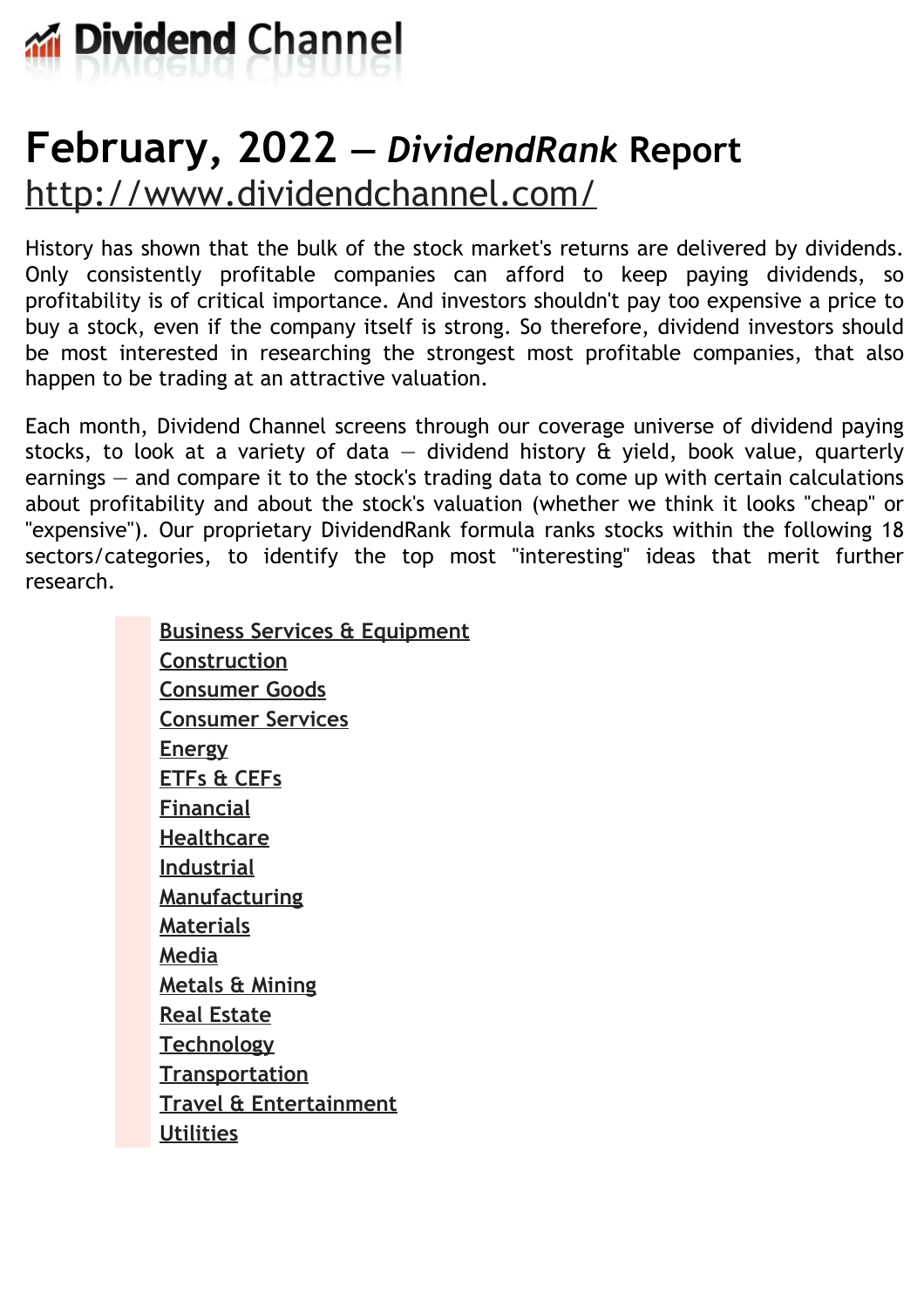# **BUSINESS SERVICES & EQUIPMENT**

| <b>DividendRank</b> | Symbol       |   |      | Dividend Recent Yield* |
|---------------------|--------------|---|------|------------------------|
| #1                  | <b>HHR</b>   | А | 0.84 | 1.90%                  |
| #2                  | <b>NEWT</b>  | O | 2.60 | 9.74%                  |
| #3                  | TRTN         | Q | 2.60 | 4.30%                  |
| #4                  | <b>PINC</b>  | Q | 0.80 | 2.09%                  |
| #5                  | <b>CCAP</b>  | Q | 1.64 | 8.98%                  |
| #6                  | <b>RMR</b>   | Q | 1.52 | 4.75%                  |
| #7                  | <b>RGP</b>   | Q | 0.56 | 3.21%                  |
| #8                  | <b>KELYA</b> | Q | 0.20 | 1.17%                  |
| #9                  | BCO          | Q | 0.80 | 1.15%                  |
| #10                 | WU           |   | 0.94 | 4.97%                  |

•<br>"<sub>(updated 7 hours, 21 minutes ago) Yield calculations vary and may not be reliable nor comparable. Not all publicly<br>traded securities are ranked; data may be incorrect or out of date. Rankings are for informational purp</sub> *and do not constitute advice. Full [disclaimer](https://www.dividendchannel.com/disclaimer/)*



HeadHunter Group is a holding company. Through its subsidiaries, Co. is engaged in online recruitment platform in Russia and the CIS region and focused on connecting job seekers with employers. Co. provides potential employers and recruiters paid access to its CV database and job postings platform. Co. provides employers an ATS, benchmarking tools, such as online labor market and salary analytics and employer branding consulting, as well as recruitment process automation tools. Co. provides job seekers various feebased career and promotional services, including CV search pushup, CV constructor and career advisory services.

| <b>CONSTRUCTION</b> |             |   |      |                        |
|---------------------|-------------|---|------|------------------------|
| Dividend Rank       | Symbol      |   |      | Dividend Recent Yield* |
| #1                  | <b>MDC</b>  | Q | 2.00 | 3.95%                  |
| #2                  | KBH         | Q | 0.60 | 1.42%                  |
| #3                  | <b>LEN</b>  | Q | 1.50 | 1.56%                  |
| #4                  | <b>TOL</b>  | Q | 0.68 | 1.15%                  |
| #5                  | DHI         | Q | 0.90 | 1.01%                  |
| #6                  | <b>PHM</b>  | Q | 0.60 | 1.14%                  |
| #7                  | CCS         | Q | 0.60 | 0.91%                  |
| #8                  | <b>PRIM</b> | Q | 0.24 | 0.93%                  |
| #9                  | IBP         | Q | 1.20 | 1.08%                  |
| #10                 | AGX         | Q | 1.00 | 2.69%                  |

*\** ated 7 hours, 21 minutes ago) Yield calculations vary and may not be reliable nor comparable. Not all publicly traded securities are ranked; data may be incorrect or out of date. Rankings are for informational purposes only *and do not constitute advice. Full [disclaimer](https://www.dividendchannel.com/disclaimer/)*



M.D.C. Holdings is engaged in the homebuilding and financial services. Co.'s homebuilding operations consist of its subsidiaries that purchase finished lots or develop lots to the extent necessary for the construction and sale of single-family detached homes to first-time and first-time move-up homebuyers. Co.'s financial services operations include: HomeAmerican Mortgage Corporation, which originates mortgage loans for its homebuyers; and Allegiant Insurance Company, Inc., A Risk Retention Group, which provides insurance coverage to its homebuilding subsidiaries on homes that have been delivered and various of its subcontractors for completed work on those delivered homes.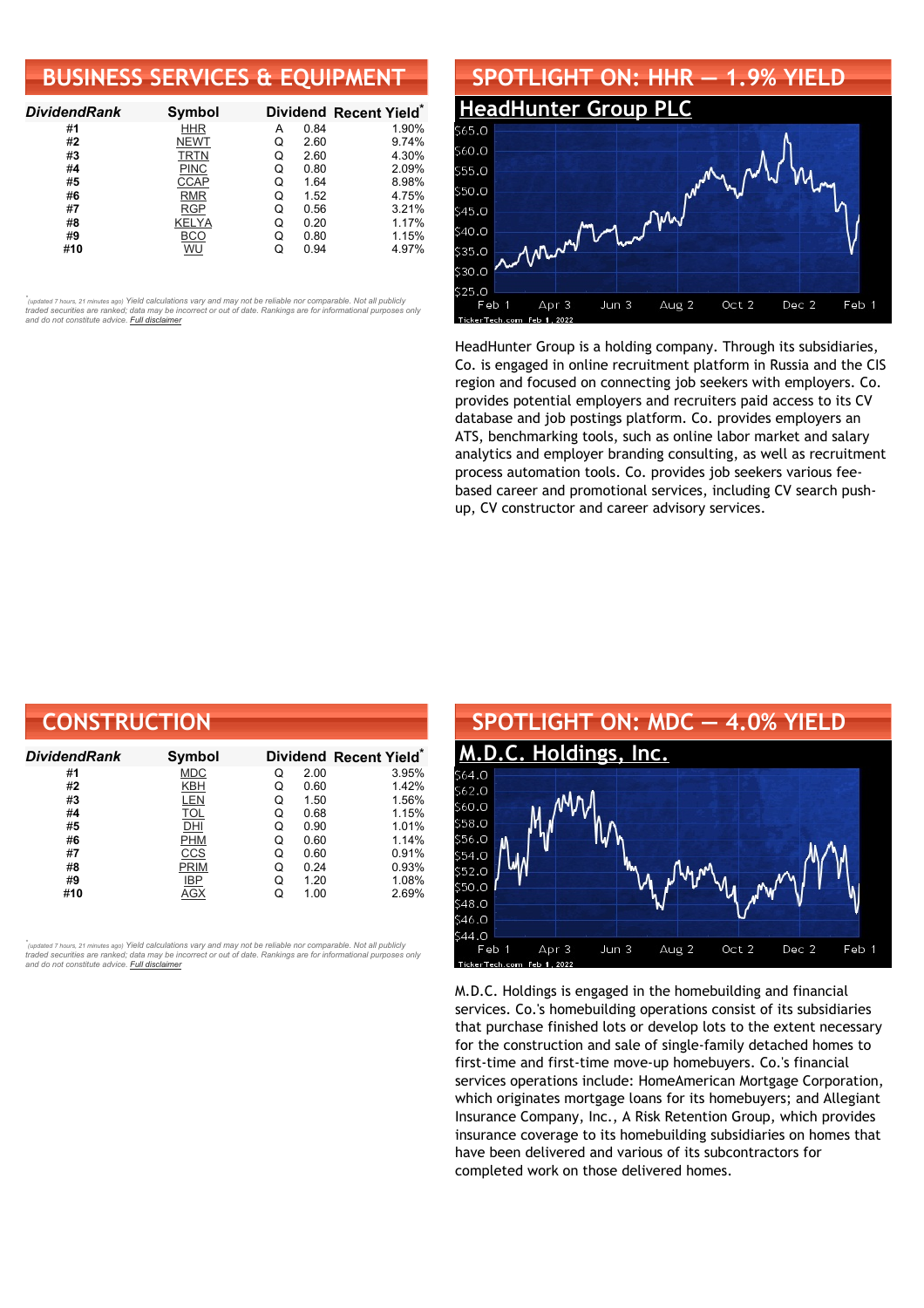# **CONSUMER GOODS**

| <b>DividendRank</b> | <b>Symbol</b> |   |      | Dividend Recent Yield* |
|---------------------|---------------|---|------|------------------------|
| #1                  | <b>BGFV</b>   | Q | 1.00 | 5.08%                  |
| #2                  | <b>HVT</b>    | Q | 1.00 | 3.39%                  |
| #3                  | <b>WBA</b>    | Q | 1.91 | 3.84%                  |
| #4                  | <b>PAG</b>    | Q | 1.88 | 1.85%                  |
| #5                  | MTEX          | Q | 0.80 | 2.37%                  |
| #6                  | <b>BKE</b>    | O | 1.40 | 3.72%                  |
| #7                  | FL            | Q | 1.20 | 2.69%                  |
| #8                  | TSN           | Q | 1.84 | 2.02%                  |
| #9                  | JOUT          | Q | 1.20 | 1.33%                  |
| #10                 | ВG            |   | 2.10 | 2.12%                  |

•<br>"<sub>(updated 7 hours, 21 minutes ago) Yield calculations vary and may not be reliable nor comparable. Not all publicly<br>traded securities are ranked; data may be incorrect or out of date. Rankings are for informational purp</sub> *and do not constitute advice. Full [disclaimer](https://www.dividendchannel.com/disclaimer/)*

#### **SPOTLIGHT ON: BGFV — 5.1% YIELD Big 5 [Sporting](http://www.dividendchannel.com/symbol/bgfv/) Goods Corp**  $40.0$  $35.0$ 230 U  $525.0$  $20.0$  $515.0$ 510.0  $55.0$ Jun 3 Aug 2 Oct 2 Dec 2 Feb 1 Feb Apr<sub>3</sub>

Big 5 Sporting Goods is a holding company. Through its subsidiary, Big 5 Corp, Co. is a sporting goods retailer in the western United States. Co. operates stores and an e-commerce platform under the Big 5 Sporting Goods name. Co. provides product offering in a sporting goods store. Co.'s product mix includes athletic shoes, apparel and accessories, as well as a selection of outdoor and athletic equipment for team sports, fitness, camping, hunting, fishing, home recreation, tennis, golf and winter and summer recreation. Co. conducts its gift card operations through Big 5 Services Corp., a 100%-owned subsidiary of Big 5 Corp.

| <b>CONSUMER SERVICES</b> |             |   |      |                                    |  |
|--------------------------|-------------|---|------|------------------------------------|--|
| DividendRank             | Symbol      |   |      | Dividend Recent Yield <sup>®</sup> |  |
| #1                       | <u>SCI</u>  | O | 0.92 | 1.49%                              |  |
| #2                       | <b>GHC</b>  | O | 6.32 | 1.06%                              |  |
| #3                       | CSV         | Q | 0.45 | 0.89%                              |  |
| #4                       | <b>MNRO</b> | Q | 1.04 | 2.09%                              |  |
| #5                       | <b>STRA</b> | Q | 2.40 | 4.02%                              |  |

*\** odated 7 hours. 21 minutes ago) Yield calculations vary and may not be reliable nor comparable. Not all publicly traded securities are ranked; data may be incorrect or out of date. Rankings are for informational purposes only<br>and do not constitute advice. <mark>Full [disclaimer](https://www.dividendchannel.com/disclaimer/)</mark>



Service Corporation International provides deathcare products and services. Co.'s funeral service and cemetery operations consist of funeral service locations, cemeteries, funeral service/cemetery combination locations, crematoria, and other related businesses. Funeral service locations provide services related to funerals and cremations, including the use of funeral home facilities and motor vehicles, arranging and directing services, removal, preparation, embalming, cremations, memorialization, and catering. Co.'s cemeteries provide cemetery property interment rights, such as developed lots, lawn crypts, mausoleum spaces, niches, and other cremation memorialization and interment options.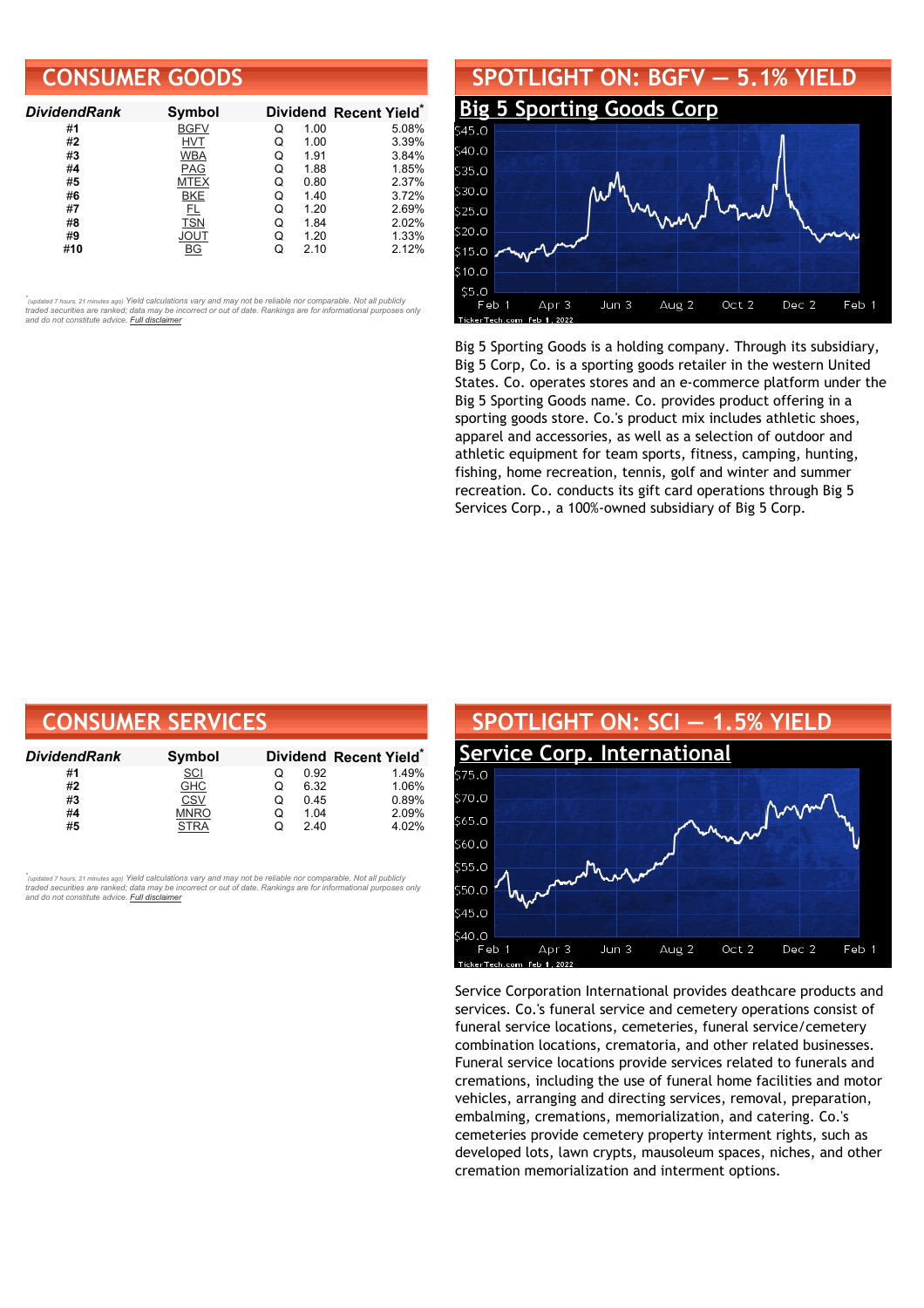| <b>ENERGY</b>       |             |   |      |                        |
|---------------------|-------------|---|------|------------------------|
| <b>DividendRank</b> | Symbol      |   |      | Dividend Recent Yield* |
| #1                  | <b>KNOP</b> | Q | 2.08 | 14.47%                 |
| #2                  | PRT         | м | 0.85 | 9.95%                  |
| #3                  | <b>GLP</b>  | Q | 2.34 | 8.70%                  |
| #4                  | <b>ENB</b>  | Q | 3.44 | 8.14%                  |
| #5                  | <b>PBA</b>  | М | 2.52 | 7.94%                  |
| #6                  | AAN         | Q | 0.40 | 1.89%                  |
| #7                  | <b>CVX</b>  | Q | 5.68 | 4.33%                  |
| #8                  | <b>EOG</b>  | Q | 3.00 | 2.69%                  |
| #9                  | <b>XOM</b>  | Q | 3.52 | 4.63%                  |
| #10                 | <b>MPLX</b> | Q | 2.82 | 8.59%                  |



KNOT Offshore Partners owns and operates shuttle tankers under long-term charters. Co. has a fleet of shuttle tankers, including: the Windsor Knutsen, the Bodil Knutsen, the Recife Knutsen, the Fortaleza Knutsen, the Carmen Knutsen, the Hilda Knutsen, the Torill Knutsen, the Dan Cisne, the Dan Sabia, the Ingrid Knutsen, the Raquel Knutsen, the Tordis Knutsen, the Vigdis Knutsen, the Lena Knutsen, the Brasil Knutsen, the Anna Knutsen and the Tove Knutsen.

| <b>ETFS &amp; CEFS</b> |            |   |      |                        |
|------------------------|------------|---|------|------------------------|
| Dividend Rank          | Symbol     |   |      | Dividend Recent Yield* |
| #1                     | OPP        | м | 1.77 | 12.71%                 |
| #2                     | RIV        | м | 2.04 | 12.59%                 |
| #3                     | <b>RA</b>  | М | 2.39 | 11.42%                 |
| #4                     | <u>GLQ</u> | М | 1.39 | 11.46%                 |
| #5                     | GLO        | М | 1.13 | 11.41%                 |
| #6                     | <b>BWG</b> | М | 1.08 | 9.57%                  |
| #7                     | <b>ACP</b> | М | 1.20 | 11.87%                 |
| #8                     | <b>EDF</b> | м | 0.72 | 11.15%                 |
| #9                     | <b>GHY</b> | М | 1.26 | 8.74%                  |
| #10                    | DPG        | Q | 1.40 | 9.67%                  |

*\** ated 7 hours, 21 minutes ago) Yield calculations vary and may not be reliable nor comparable. Not all publicly traded securities are ranked; data may be incorrect or out of date. Rankings are for informational purposes only *and do not constitute advice. Full [disclaimer](https://www.dividendchannel.com/disclaimer/)*



RiverNorth/DoubleLine Strategic Opportunity is an investment company with an investment objective to seek current income and overall total return. The Fund seeks to achieve its investment objective by allocating its Managed Assets among two principal strategies; under normal market conditions, the Fund may allocate between 10% and 35% of its Managed Assets to the Tactical Closed-End Fund Income Strategy and 65% to 90% of its Managed Assets to the Opportunistic Income Strategy.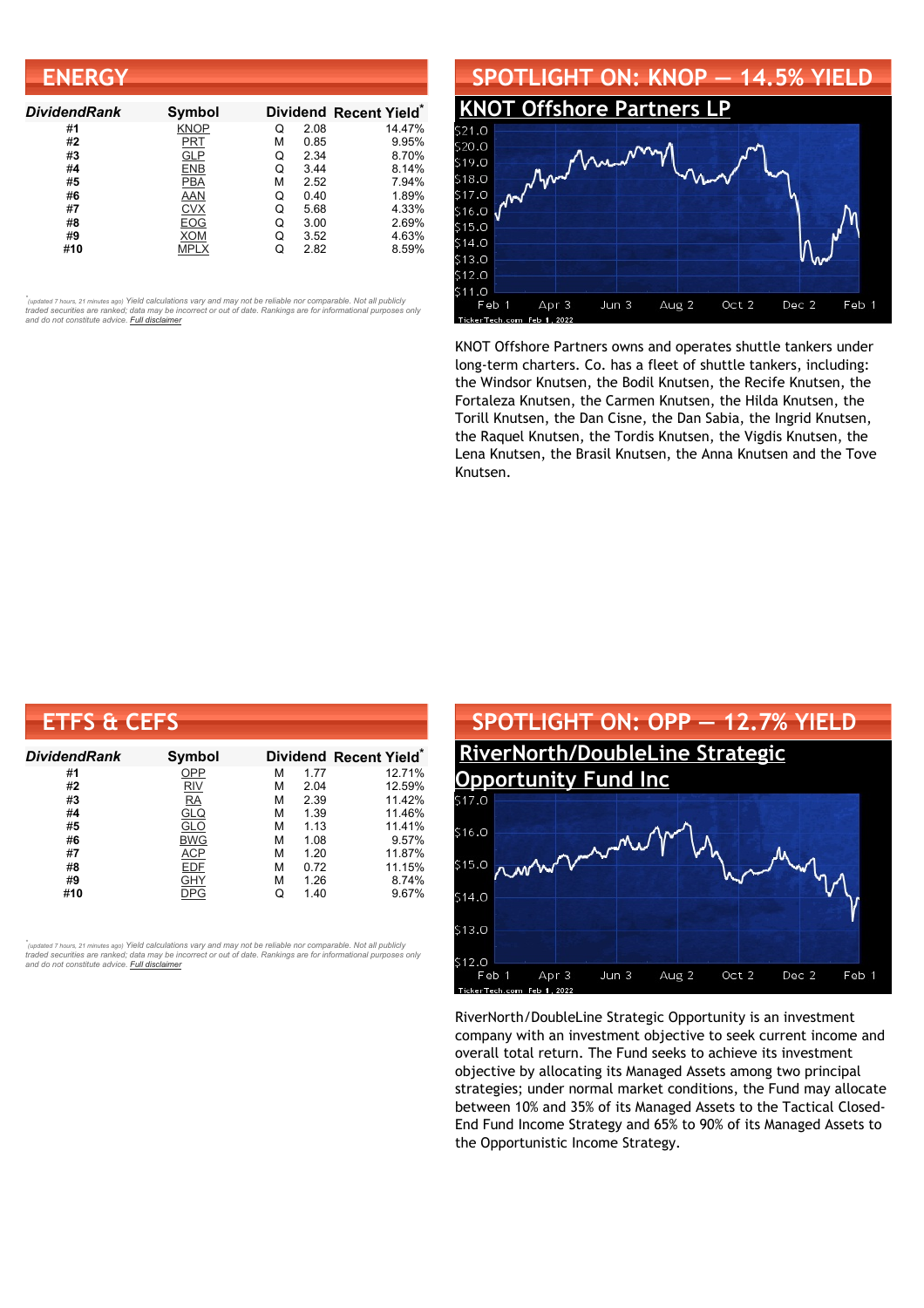| <b>FINANCIAL</b>    |             |   |      |                        |
|---------------------|-------------|---|------|------------------------|
| <b>DividendRank</b> | Symbol      |   |      | Dividend Recent Yield* |
| #1                  | JEF         | O | 1.20 | 3.28%                  |
| #2                  | WSBF        | Q | 0.80 | 3.92%                  |
| #3                  | <b>MRBK</b> | Q | 0.80 | 2.31%                  |
| #4                  | <b>UNM</b>  | Q | 1.20 | 4.73%                  |
| #5                  | <b>PSEC</b> | М | 0.72 | 8.57%                  |
| #6                  | PBHC        | Q | 0.28 | 1.63%                  |
| #7                  | <b>RILY</b> | Q | 4.00 | 6.50%                  |
| #8                  | GS          | Q | 8.00 | 2.26%                  |
| #9                  | UBOH        | Q | 0.84 | 2.70%                  |
| #10                 | ALLY        | Q | 1.20 | 2.51%                  |



Jefferies Financial Group is a financial services company engaged in investment banking and capital markets, asset management and direct investing. Co.'s segments include Investment Banking and Capital Markets, which focuses on investment banking, equities and fixed income; Asset Management, which manages and provides services to a group of alternative asset management platforms across a range of investment strategies and asset classes; Merchant Banking, which includes investments in Linkem S.p.A., the fixed wireless broadband service provider in Italy, Vitesse Energy, LLC and JETX Energy, LLC, which is engaged in oil and gas production and development; and real estate.

| <b>HEALTHCARE</b> |             |   |      |                                    |  |  |
|-------------------|-------------|---|------|------------------------------------|--|--|
| Dividend Rank     | Symbol      |   |      | Dividend Recent Yield <sup>®</sup> |  |  |
| #1                | <b>DGX</b>  | Q | 2.48 | 1.84%                              |  |  |
| #2                | PFE         | Q | 1.60 | 3.04%                              |  |  |
| #3                | <b>MRK</b>  | Q | 2.76 | 3.39%                              |  |  |
| #4                | <b>ABBV</b> | Q | 5.64 | 4.12%                              |  |  |
| #5                | <b>AMGN</b> | Q | 7.76 | 3.42%                              |  |  |
| #6                | GILD        | Q | 2.84 | 4.14%                              |  |  |
| #7                | <b>BMY</b>  | Q | 2.16 | 3.33%                              |  |  |
| #8                | CAH         | Q | 1.96 | 3.81%                              |  |  |
| #9                | C1          | Q | 4.00 | 1.74%                              |  |  |
| #10               | VTRS        | Q | 0.48 | 3.21%                              |  |  |

*\** ated 7 hours, 21 minutes ago) Yield calculations vary and may not be reliable nor comparable. Not all publicly traded securities are ranked; data may be incorrect or out of date. Rankings are for informational purposes only *and do not constitute advice. Full [disclaimer](https://www.dividendchannel.com/disclaimer/)*



Quest Diagnostics provides diagnostic information services. Co. is made up of two businesses: Diagnostic Information Services, which develops and delivers diagnostic information services, providing insights that allow and enable a range of customers, including patients, clinicians, hospitals, independent delivery networks (including hospital health systems), health plans, employers, accountable care organizations and direct contract entities; and Diagnostic Solutions, which includes Co.'s risk assessment services business, which provides solutions for insurers, and Co.'s healthcare information technology businesses, which provides solutions for healthcare providers.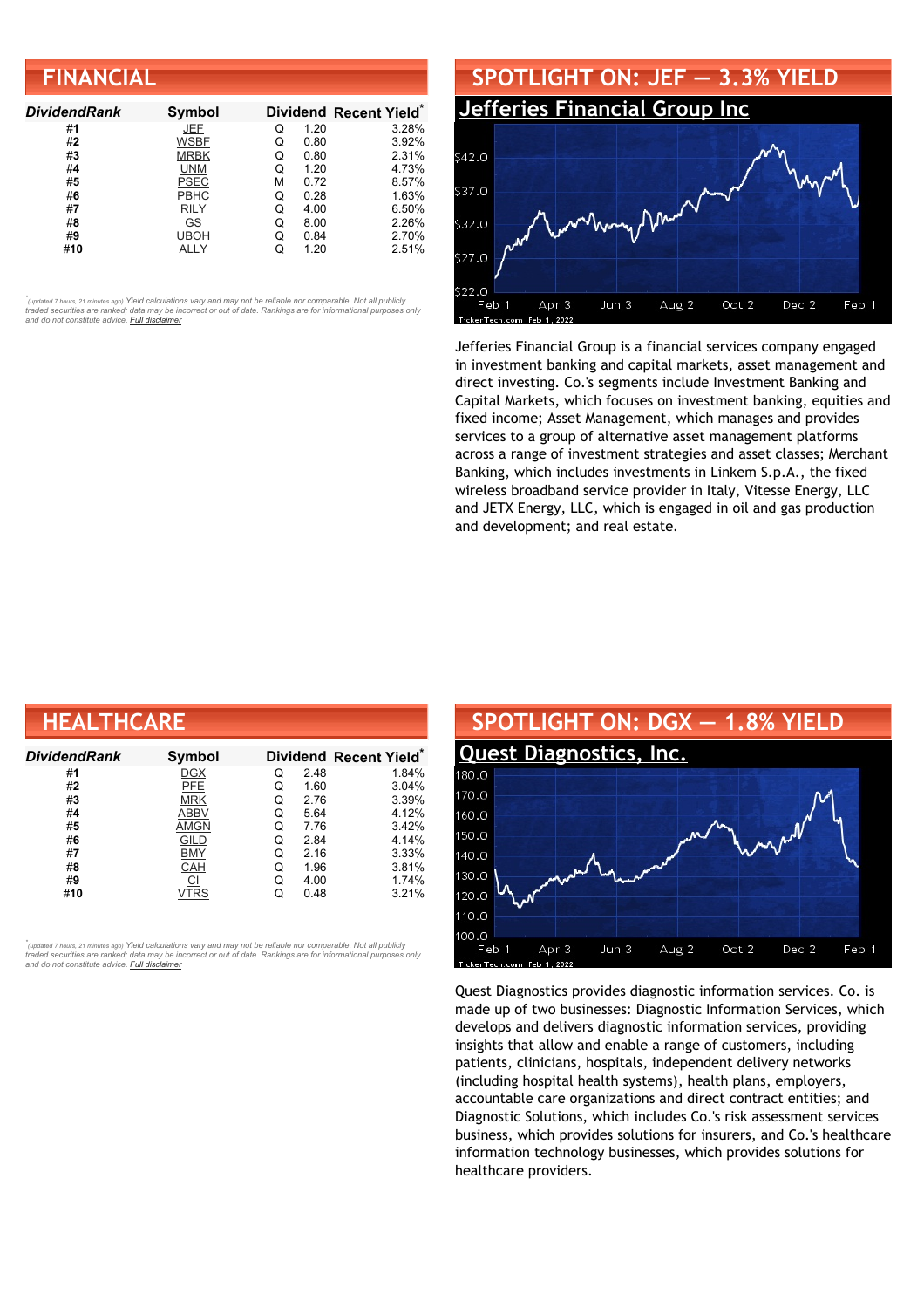| <b>INDUSTRIAL</b>   |                 |   |       |                        |  |
|---------------------|-----------------|---|-------|------------------------|--|
| <b>DividendRank</b> | Symbol          |   |       | Dividend Recent Yield* |  |
| #1                  | MLI             | Q | 0.52  | 1.01%                  |  |
| #2                  | <b>WLK</b>      | Q | 1.19  | 1.21%                  |  |
| #3                  | $\frac{OC}{FE}$ | Q | 1.40  | 1.58%                  |  |
| #4                  |                 | Q | 0.24  | 3.08%                  |  |
| #5                  | <b>NTIC</b>     | Q | 0.28  | 2.26%                  |  |
| #6                  | <b>WLKP</b>     | Q | 1.89  | 7.06%                  |  |
| #7                  | <u>HUN</u>      | Q | 0.75  | 2.09%                  |  |
| #8                  | CE              | Q | 2.72  | 1.75%                  |  |
| #9                  | <b>BCC</b>      | Q | 0.48  | 0.68%                  |  |
| #10                 | LMT             | Q | 11.20 | 2.88%                  |  |



Mueller Industries is a manufacturer of copper, brass, aluminum, and plastic products. The range of these products are: copper tube and fittings; line sets; brass and copper alloy rod, bar, and shapes; aluminum and brass forgings; aluminum impact extrusions; PEX plastic tube and fittings; refrigeration valves and fittings; compressed gas valves; fabricated tubular products; pressure vessels; coaxial heat exchangers; steel nipples; and brazed manifolds, headers, and distributor assemblies. Co. also resells brass and plastic plumbing valves, plastic fittings, malleable iron fittings, faucets, and plumbing products. Co.'s reportable segments are Piping Systems, Industrial Metals, and Climate.

| <b>MANUFACTURING</b> |             |   |      |                                    |
|----------------------|-------------|---|------|------------------------------------|
| Dividend Rank        | Symbol      |   |      | Dividend Recent Yield <sup>®</sup> |
| #1                   | ETD         | Q | 1.16 | 4.60%                              |
| #2                   | <b>CRWS</b> | Q | 0.32 | 4.64%                              |
| #3                   | WGO         | Q | 0.72 | 1.12%                              |
| #4                   | THO         | Q | 1.72 | 1.82%                              |
| #5                   | <b>JRSH</b> | Q | 0.20 | 3.22%                              |
| #6                   | <b>SGC</b>  | Q | 0.48 | 2.35%                              |
| #7                   | <b>HOG</b>  | Q | 0.60 | 1.74%                              |
| #8                   | LZB         | Q | 0.66 | 1.80%                              |
| #9                   | LCII        | Q | 3.60 | 2.92%                              |
| #10                  | SMP         | Q | 1.00 | 2.09%                              |

*\** ated 7 hours, 21 minutes ago) Yield calculations vary and may not be reliable nor comparable. Not all publicly traded securities are ranked; data may be incorrect or out of date. Rankings are for informational purposes only *and do not constitute advice. Full [disclaimer](https://www.dividendchannel.com/disclaimer/)*



Ethan Allen Interiors, through its wholly-owned subsidiary, Ethan Allen Global, Inc., and Ethan Allen Global, Inc.'s subsidiaries, is an interior design company, manufacturer and retailer in the home furnishings marketplace. Co. aligns its business into two reportable segments: retail, which sells home furnishings and accents to clients through a network of Co.-operated design centers; and wholesale, which is principally involved in the development of the Ethan Allen brand and encompasses all aspects of design, manufacturing, sourcing, marketing, sale and distribution of Co.'s range of home furnishings and accents. Co.'s product line includes case goods, upholstery and home accents.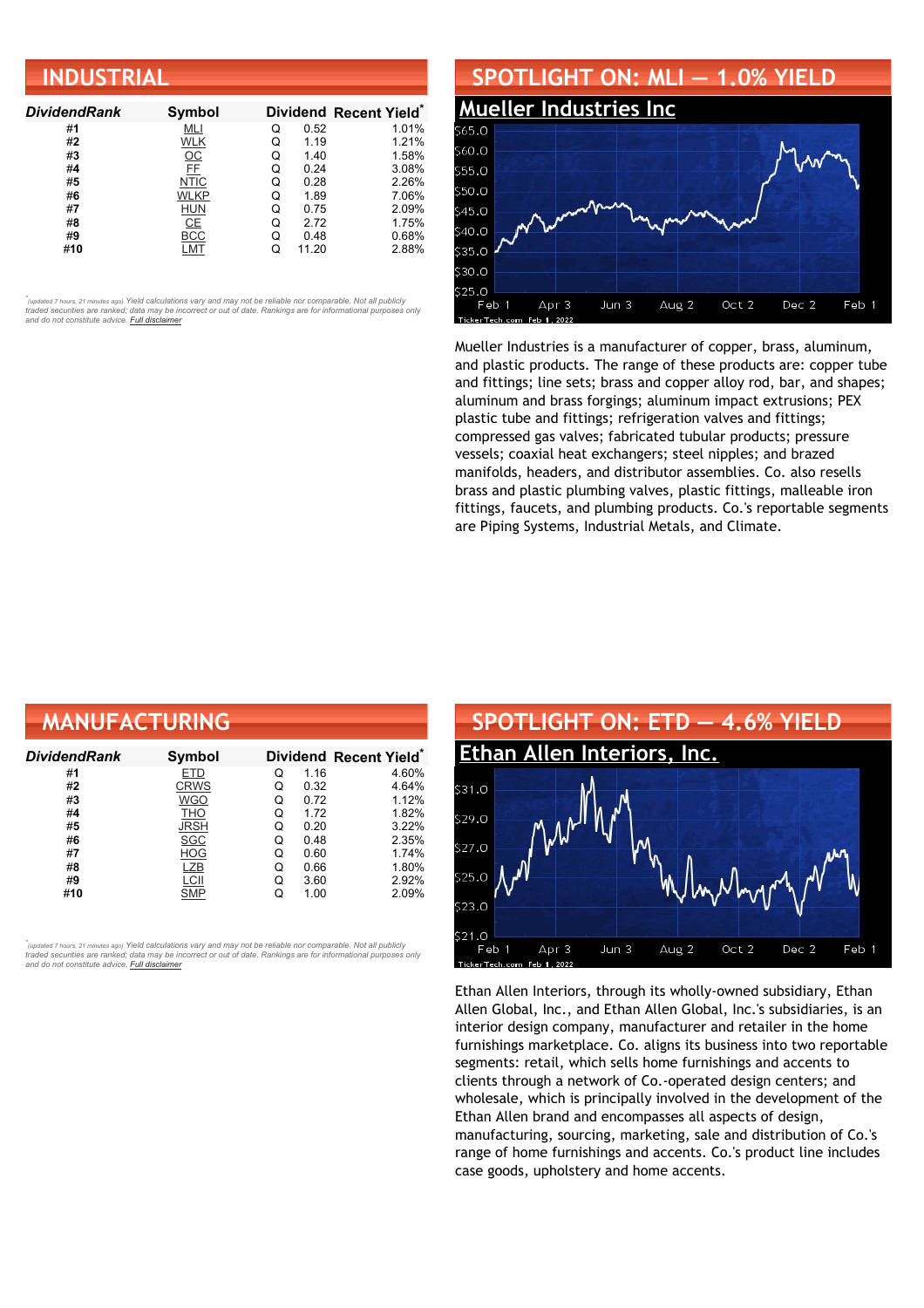| <b>MATERIALS</b>    |             |   |      |                        |
|---------------------|-------------|---|------|------------------------|
| <b>DividendRank</b> | Symbol      |   |      | Dividend Recent Yield* |
| #1                  | <b>GEF</b>  | Q | 1.84 | 3.11%                  |
| #2                  | <b>DOW</b>  | Q | 2.80 | 4.69%                  |
| #3                  | <b>LPX</b>  | Q | 0.72 | 1.08%                  |
| #4                  | <b>PKG</b>  | Q | 4.00 | 2.66%                  |
| #5                  | <b>EMN</b>  | Q | 3.04 | 2.56%                  |
| #6                  | <b>MOS</b>  | Q | 0.45 | 1.13%                  |
| #7                  | SON         | Q | 1.80 | 3.18%                  |
| #8                  | <b>FMC</b>  | Q | 2.12 | 1.92%                  |
| #9                  | <b>REYN</b> | Q | 0.92 | 3.04%                  |
| #10                 | AVY         | Q | 2.72 | 1.32%                  |

## **SPOTLIGHT ON: GEF — 3.1% YIELD**



Greif is a producer of industrial packaging products and services. Co.'s segments are: Global Industrial Packaging, which produces industrial packaging products, such as steel, fibre and plastic drums, rigid and flexible intermediate bulk containers, closure systems for industrial packaging products, transit protection products, water bottles and remanufactured and reconditioned industrial containers, and services; Paper Packaging and Services, which produces and sells containerboard, corrugated sheets, corrugated containers, and other corrugated products; and Land Management, which is focused on the harvesting and regeneration of Co.'s U.S. timber properties.

| <b>MEDIA</b>  |              |   |      |                                    |
|---------------|--------------|---|------|------------------------------------|
| Dividend Rank | Symbol       |   |      | Dividend Recent Yield <sup>®</sup> |
| #1            | <b>EDUC</b>  | Q | 0.40 | 5.66%                              |
| #2            | <b>NXST</b>  | Q | 3.60 | 2.18%                              |
| #3            | <b>DALN</b>  | Q | 0.64 | 9.14%                              |
| #4            | <b>SGA</b>   | Q | 0.64 | 2.94%                              |
| #5            | <b>CMCSA</b> | Q | 1.08 | 2.16%                              |
| #6            | <b>TGNA</b>  | Q | 0.38 | 1.96%                              |
| #7            | <b>OMC</b>   | Q | 2.80 | 3.72%                              |
| #8            | $IPG$        | Q | 1.08 | 3.04%                              |
| #9            | <b>SJR</b>   | М | 1.19 | 3.98%                              |
| #10           | FOX          | S | 0.48 | 1.29%                              |

*\** ated 7 hours, 21 minutes ago) Yield calculations vary and may not be reliable nor comparable. Not all publicly traded securities are ranked; data may be incorrect or out of date. Rankings are for informational purposes only *and do not constitute advice. Full [disclaimer](https://www.dividendchannel.com/disclaimer/)*



Educational Development is the U.S. trade co-publisher of educational children's books produced in the U.K. by Usborne Publishing Limited and it also publishes books through its Kane Miller Book Publisher; both publishers of international children's books. While selling children's books and related products (collectively referred to as books) is Co.'s line of business, it sells them through the following business segments: Home Business Division, which sells Co.'s books through independent consultants directly to its customers; and Publishing Division, which sells Co.'s books to bookstores, toy stores, specialty stores, museums and other retail outlets throughout the country.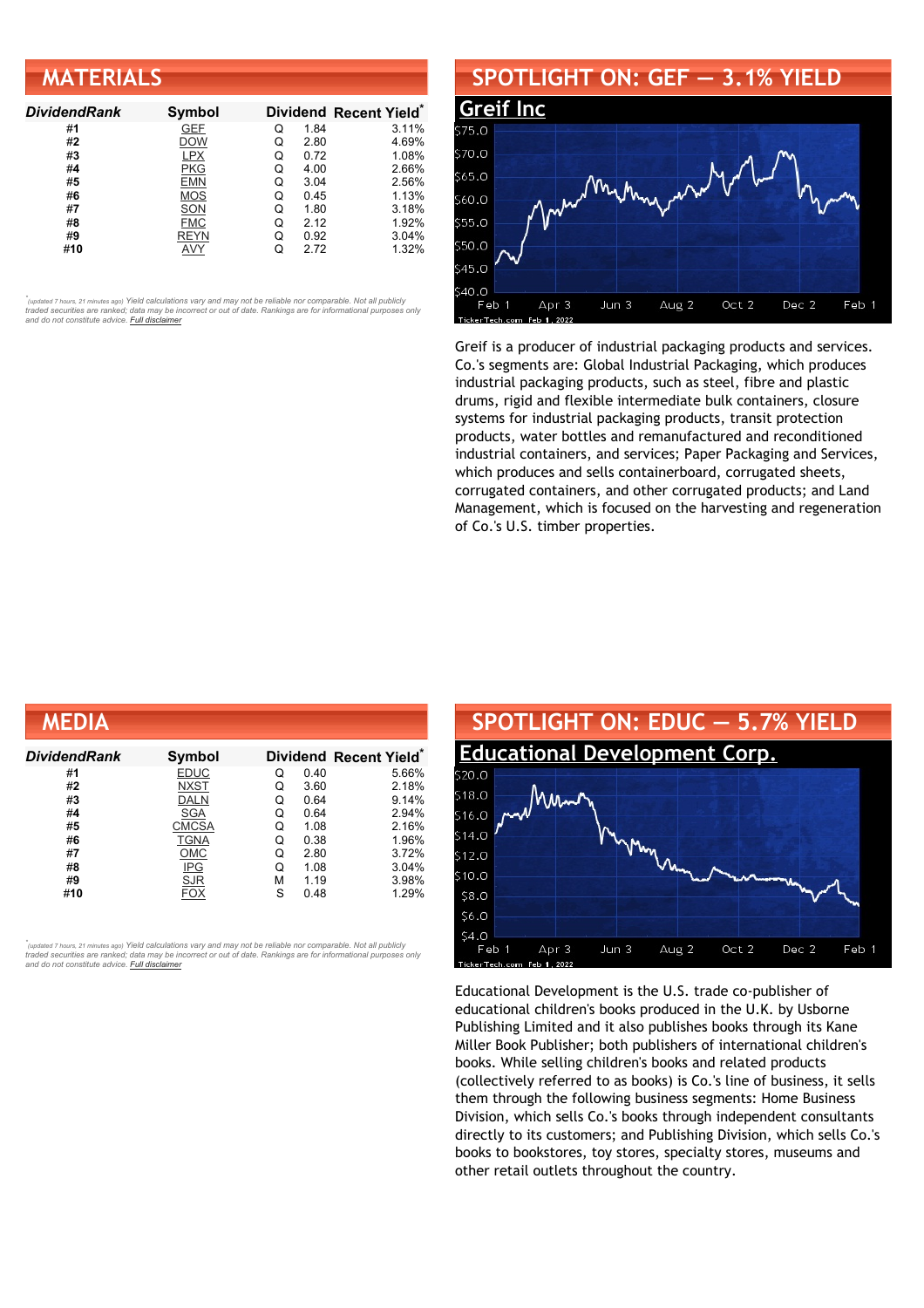# **METALS & MINING**

| <b>DividendRank</b> | Symbol      |   |      | Dividend Recent Yield* |
|---------------------|-------------|---|------|------------------------|
| #1                  | NС          | Q | 0.79 | 2.59%                  |
| #2                  | <b>WOR</b>  | Q | 1.12 | 2.07%                  |
| #3                  | <b>STLD</b> | Q | 1.04 | 1.87%                  |
| #4                  | <b>CMCL</b> | Q | 0.56 | 4.93%                  |
| #5                  | <b>NUE</b>  | Q | 2.00 | 1.97%                  |
| #6                  | RS          | Q | 2.75 | 1.80%                  |
| #7                  | <b>UFPI</b> | Q | 0.80 | 1.00%                  |
| #8                  |             | Q | 0.20 | 0.97%                  |
| #9                  | <b>SLGN</b> | O | 0.56 | 1.25%                  |
| #10                 | СМС         |   | 0.56 | 1.67%                  |

•<br>"<sub>(updated 7 hours, 21 minutes ago) Yield calculations vary and may not be reliable nor comparable. Not all publicly<br>traded securities are ranked; data may be incorrect or out of date. Rankings are for informational purp</sub> *and do not constitute advice. Full [disclaimer](https://www.dividendchannel.com/disclaimer/)*



NACCO Industries, through a portfolio of mining and natural resources businesses, operates under three business segments: Coal Mining, North American Mining (NAMining) and Minerals Management. The Coal Mining segment operates surface coal mines under long-term contracts with power generation companies and an activated carbon producer pursuant to a service-based business model. The NAMining segment provides contract mining and other services for producers of aggregates, lithium and other minerals. The Minerals Management segment acquires and promotes the development of oil, gas and coal mineral interests. In addition, Co. provides stream and wetland mitigation solutions.

| <b>REAL ESTATE</b> |             |   |      |                                    |  |  |
|--------------------|-------------|---|------|------------------------------------|--|--|
| DividendRank       | Symbol      |   |      | Dividend Recent Yield <sup>®</sup> |  |  |
| #1                 | <b>MITT</b> | Q | 0.84 | 7.98%                              |  |  |
| #2                 | <b>MFA</b>  | Q | 0.44 | 9.50%                              |  |  |
| #3                 | RC          | Q | 1.68 | 11.80%                             |  |  |
| #4                 | CTO         | Q | 4.00 | 6.83%                              |  |  |
| #5                 | <b>EARN</b> | М | 1.20 | 11.39%                             |  |  |
| #6                 | <b>TWO</b>  | Q | 0.68 | 11.83%                             |  |  |
| #7                 | <b>IVR</b>  | Q | 0.36 | 13.43%                             |  |  |
| #8                 | <b>PMT</b>  | Q | 1.88 | 10.55%                             |  |  |
| #9                 | <b>FSP</b>  | Q | 0.36 | 6.49%                              |  |  |
| #10                | <b>RWT</b>  | Q | 0.92 | 7.46%                              |  |  |

*\** ated 7 hours, 21 minutes ago) Yield calculations vary and may not be reliable nor comparable. Not all publicly traded securities are ranked; data may be incorrect or out of date. Rankings are for informational purposes only *and do not constitute advice. Full [disclaimer](https://www.dividendchannel.com/disclaimer/)*



AG Mortgage Investment Trust is a hybrid mortgage real estate investment trust that invests in a risk adjusted portfolio of agency investments and credit investments. Co.'s investment portfolio is comprised of its Credit Investments and Agency residential mortgage-backed securities (RMBS). Co.'s Credit Investments include: Residential Investments, which include investment grade and non-investment grade fixed and floating-rate securities; and Commercial Investments, which include commercial real estate loans, including first mortgages and mezzanine loans. Co.'s Agency RMBS include: fixed rate securities held as mortgage pass-through securities, as well as excess mortgage servicing rights.

**Preferreds:** [MITT.PRA](https://www.preferredstockchannel.com/symbol/mitt.pra/), [MITT.PRB,](https://www.preferredstockchannel.com/symbol/mitt.prb/) [MITT.PRC](https://www.preferredstockchannel.com/symbol/mitt.prc/)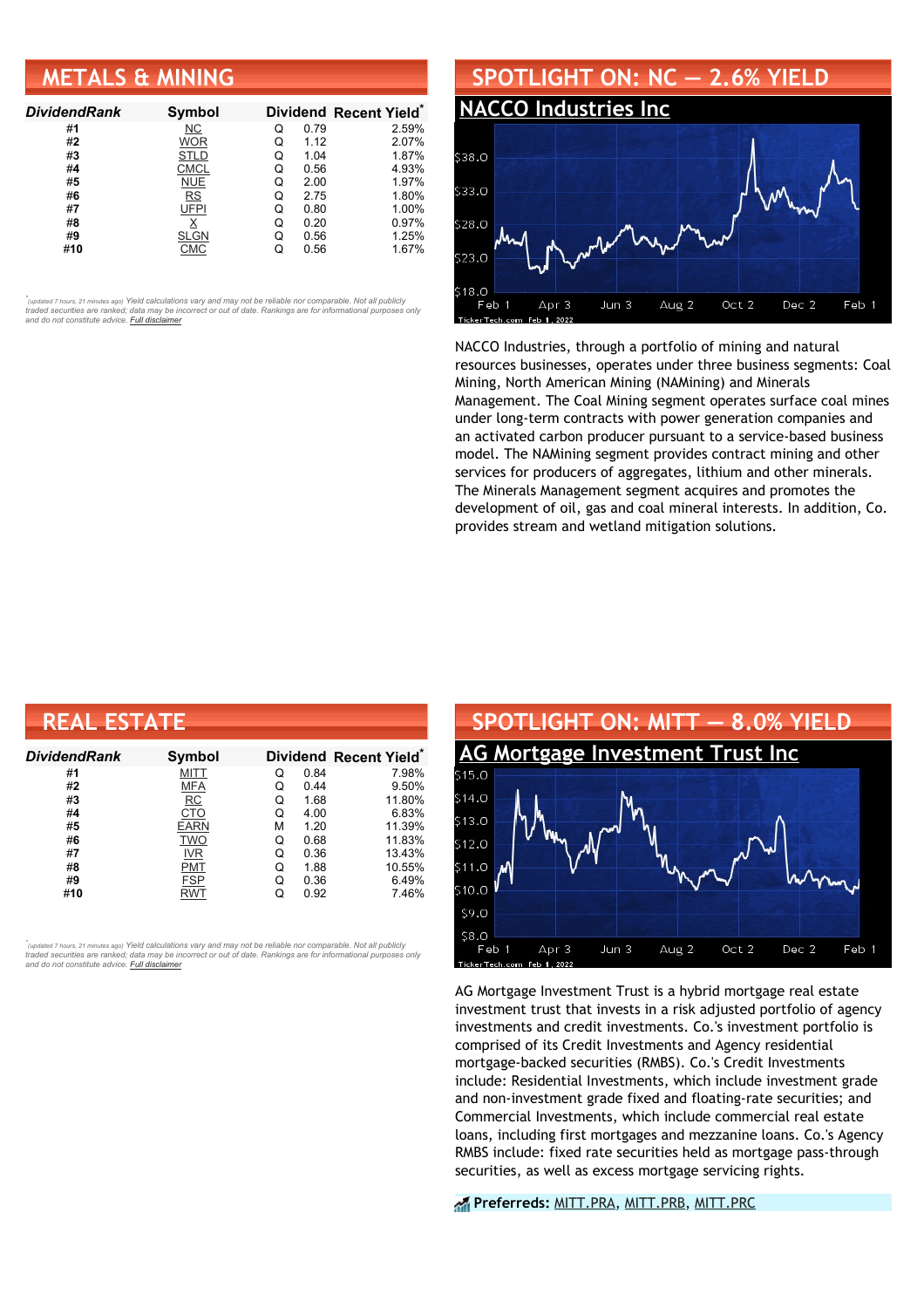| <b>TECHNOLOGY</b>   |               |   |      |                        |  |
|---------------------|---------------|---|------|------------------------|--|
| <b>DividendRank</b> | <b>Symbol</b> |   |      | Dividend Recent Yield* |  |
| #1                  | <b>HPE</b>    | Q | 0.48 | 2.94%                  |  |
| #2                  | <b>TAIT</b>   | Q | 0.18 | 5.08%                  |  |
| #3                  | NL            | Q | 0.24 | 3.69%                  |  |
| #4                  | <b>INTC</b>   | Q | 1.46 | 2.99%                  |  |
| #5                  | <b>XRX</b>    | Q | 1.00 | 4.74%                  |  |
| #6                  | AVT           | Q | 0.96 | 2.38%                  |  |
| #7                  | VSH           | Q | 0.40 | 1.93%                  |  |
| #8                  | <b>TSM</b>    | Q | 1.98 | 1.61%                  |  |
| #9                  | <b>STX</b>    | Q | 2.80 | 2.61%                  |  |
| #10                 | <b>SNX</b>    | Q | 1.20 | 1.15%                  |  |



Hewlett Packard Enterprise is a technology provider focused on developing intelligent solutions that allow customers to capture, analyze and act upon data from edge to cloud. Co.'s operations are organized into six business segments: Compute, High Performance Computing and Artificial Intelligence , Storage, Intelligent Edge, Financial Services, and Corporate Investments. Co.'s customers are organized by commercial and enterprise groups, including business and public sector enterprises, and purchases of Co.'s products, solutions and services may be fulfilled directly by Co. or indirectly through a variety of partners.

| <b>TRANSPORTATION</b> |                         |   |      |                        |  |  |
|-----------------------|-------------------------|---|------|------------------------|--|--|
| DividendRank          | Symbol                  |   |      | Dividend Recent Yield* |  |  |
| #1                    | <b>MATX</b>             | Q | 1.20 | 1.23%                  |  |  |
| #2                    | <b>ULH</b>              | Q | 0.42 | 2.47%                  |  |  |
| #3                    | $\overline{\mathsf{R}}$ | Q | 2.32 | 3.17%                  |  |  |
| #4                    | AL                      | Q | 0.74 | 1.86%                  |  |  |
| #5                    | <b>WERN</b>             | Q | 0.48 | 1.08%                  |  |  |
| #6                    | <b>NMM</b>              | Q | 0.20 | 0.71%                  |  |  |
| #7                    | <b>CVLG</b>             | Q | 0.25 | 1.15%                  |  |  |
| #8                    | <b>EXPD</b>             | S | 1.16 | 1.01%                  |  |  |
| #9                    | CHRW                    | Q | 2.20 | 2.10%                  |  |  |
| #10                   | NSC                     | Q | 4.96 | 1.82%                  |  |  |

*\** ated 7 hours, 21 minutes ago) Yield calculations vary and may not be reliable nor comparable. Not all publicly traded securities are ranked; data may be incorrect or out of date. Rankings are for informational purposes only *and do not constitute advice. Full [disclaimer](https://www.dividendchannel.com/disclaimer/)*



Matson is a holding company. Through its subsidiaries, Co. provides ocean transportation and logistics services. Co.'s Ocean Transportation business is conducted through its subsidiary, Matson Navigation Company, Inc., which provides a lifeline of ocean freight transportation services to the non-contiguous economies of Hawaii, Alaska and Guam, and to other island economies in Micronesia and operates expedited services from China to Long Beach, CA, and provides services to Okinawa, Japan and various islands in the South Pacific. Co.'s Logistics business is conducted through its subsidiary, Matson Logistics, Inc., an asset-light business that provides logistics services to its customers.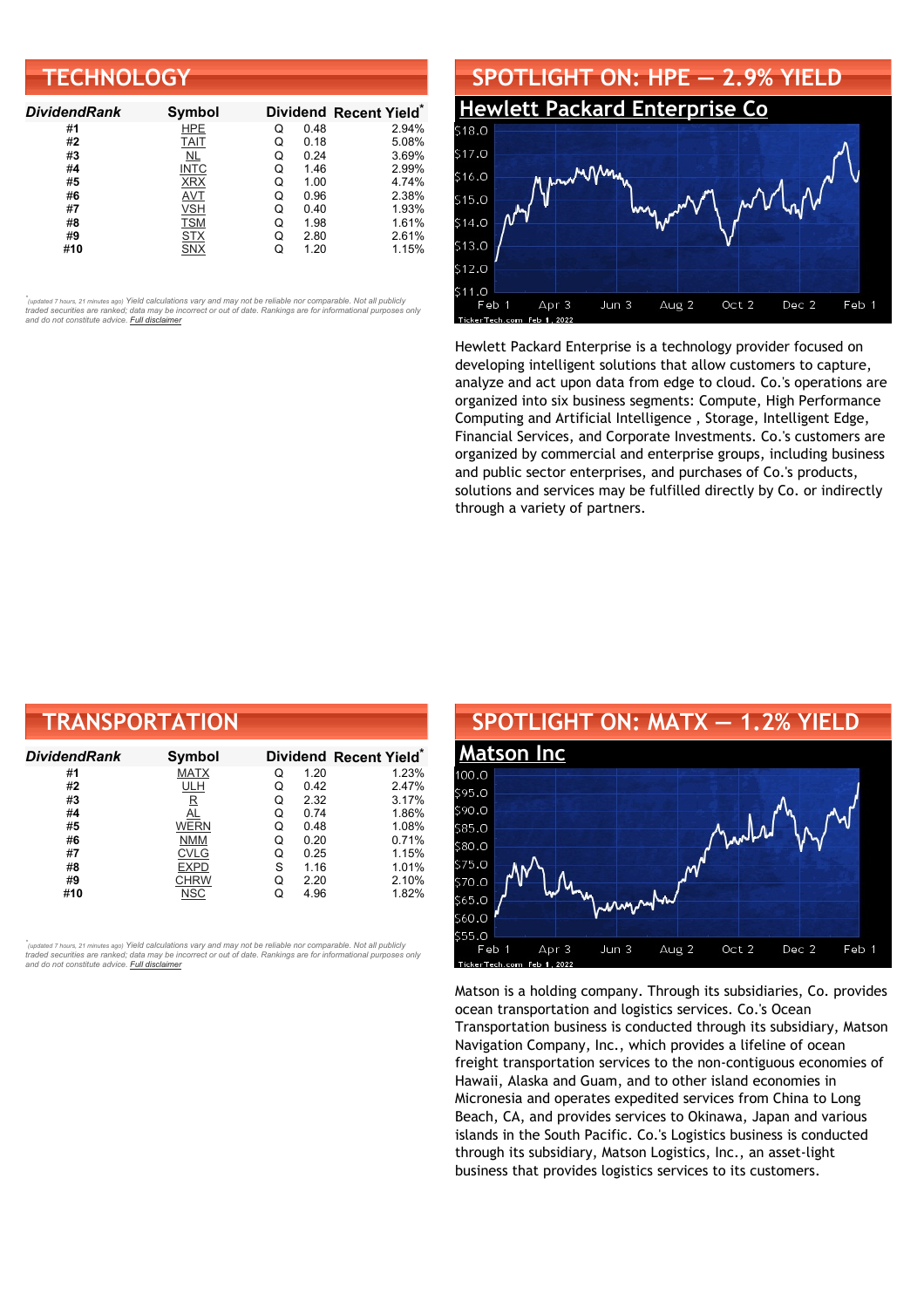# **TRAVEL & ENTERTAINMENT**

| <b>DividendRank</b> | Symbol       |   |      | Dividend Recent Yield* |
|---------------------|--------------|---|------|------------------------|
| #1                  | DRI          | Q | 4.40 | 3.15%                  |
| #2                  | CBRL         | Q | 5.20 | 4.36%                  |
| #3                  | <b>FATBP</b> | м | 2.06 | 11.40%                 |
| #4                  | <b>TXRH</b>  | Q | 1.60 | 1.87%                  |
| #5                  | <b>WEN</b>   | Q | 0.48 | 2.08%                  |
| #6                  | <b>FAT</b>   | Q | 0.52 | 4.92%                  |
| #7                  | WH           | Q | 1.28 | 1.52%                  |
| #8                  | WWE          | Q | 0.48 | 0.96%                  |
| #9                  | QSR          | Q | 2.12 | 3.79%                  |
| #10                 | CHDN         |   | 0.67 | 0.32%                  |

•<br>"<sub>(updated 7 hours, 21 minutes ago) Yield calculations vary and may not be reliable nor comparable. Not all publicly<br>traded securities are ranked; data may be incorrect or out of date. Rankings are for informational purp</sub> *and do not constitute advice. Full [disclaimer](https://www.dividendchannel.com/disclaimer/)*



Darden Restaurants is a restaurant company. Co. owns and operates the Olive Garden®, LongHorn Steakhouse®, Cheddar's Scratch Kitchen®, Yard House®, The Capital Grille®, Seasons 52®, Bahama Breeze® and Eddie V's Prime Seafood® restaurant brands located in the U.S. and Canada. Co. also has restaurants operated by independent third parties pursuant to area development and franchise agreements. Co. has four reportable segments: Olive Garden, LongHorn Steakhouse, Fine Dining (which includes The Capital Grille and Eddie V's) and Other Business (which includes Cheddar's Scratch Kitchen, Yard House, Bahama Breeze, Seasons 52 and its franchise operations).

| UTILITIES     |             |   |      |                                    |  |  |
|---------------|-------------|---|------|------------------------------------|--|--|
| Dividend Rank | Symbol      |   |      | Dividend Recent Yield <sup>®</sup> |  |  |
| #1            | <b>ERIC</b> | S | 0.27 | 2.18%                              |  |  |
| #2            | <b>PNW</b>  | Q | 3.40 | 4.88%                              |  |  |
| #3            | <b>MBT</b>  | Q | 1.20 | 15.67%                             |  |  |
| #4            | I           | Q | 2.08 | 8.16%                              |  |  |
| #5            | VΖ          | Q | 2.56 | 4.81%                              |  |  |
| #6            | <b>NRG</b>  | Q | 1.40 | 3.51%                              |  |  |
| #7            | <b>SOLN</b> | Q | 3.38 | 6.33%                              |  |  |
| #8            | <b>OGE</b>  | Q | 1.64 | 4.32%                              |  |  |
| #9            | UGI         | Q | 1.38 | 3.04%                              |  |  |
| #10           | DCUE        | Q | 7.25 | 7.11%                              |  |  |

*\** ated 7 hours, 21 minutes ago) Yield calculations vary and may not be reliable nor comparable. Not all publicly traded securities are ranked; data may be incorrect or out of date. Rankings are for informational purposes only *and do not constitute advice. Full [disclaimer](https://www.dividendchannel.com/disclaimer/)*

### **SPOTLIGHT ON: ERIC — 2.2% YIELD [Ericsson](http://www.dividendchannel.com/symbol/eric/)** 515.0  $514.0$ 513.0  $12.0$  $511.0$  $10.0$  $590$ Feb 1 Apr 3  $Jun<sub>3</sub>$ Aug 2 Oct 2 Dec 2 Feb 1

erTecl

Feb 1, 2022

Ericsson supplies communication infrastructure, services and software to the telecom industry and other sectors. Co.'s business is divided into four segments with the telecom operators as the main customer group. The segments areNetworks, which provides a multi-technology capable Radio Access Network solution for all spectrum network bands; Digital Services, which provides softwarebased solutions for business support, operational support, communication services, key networks, and cloud infrastructure; Managed Services, which provides Networks and IT Managed Services, and Application Development and Maintenance to telecom operators; and Emerging Business and Other.